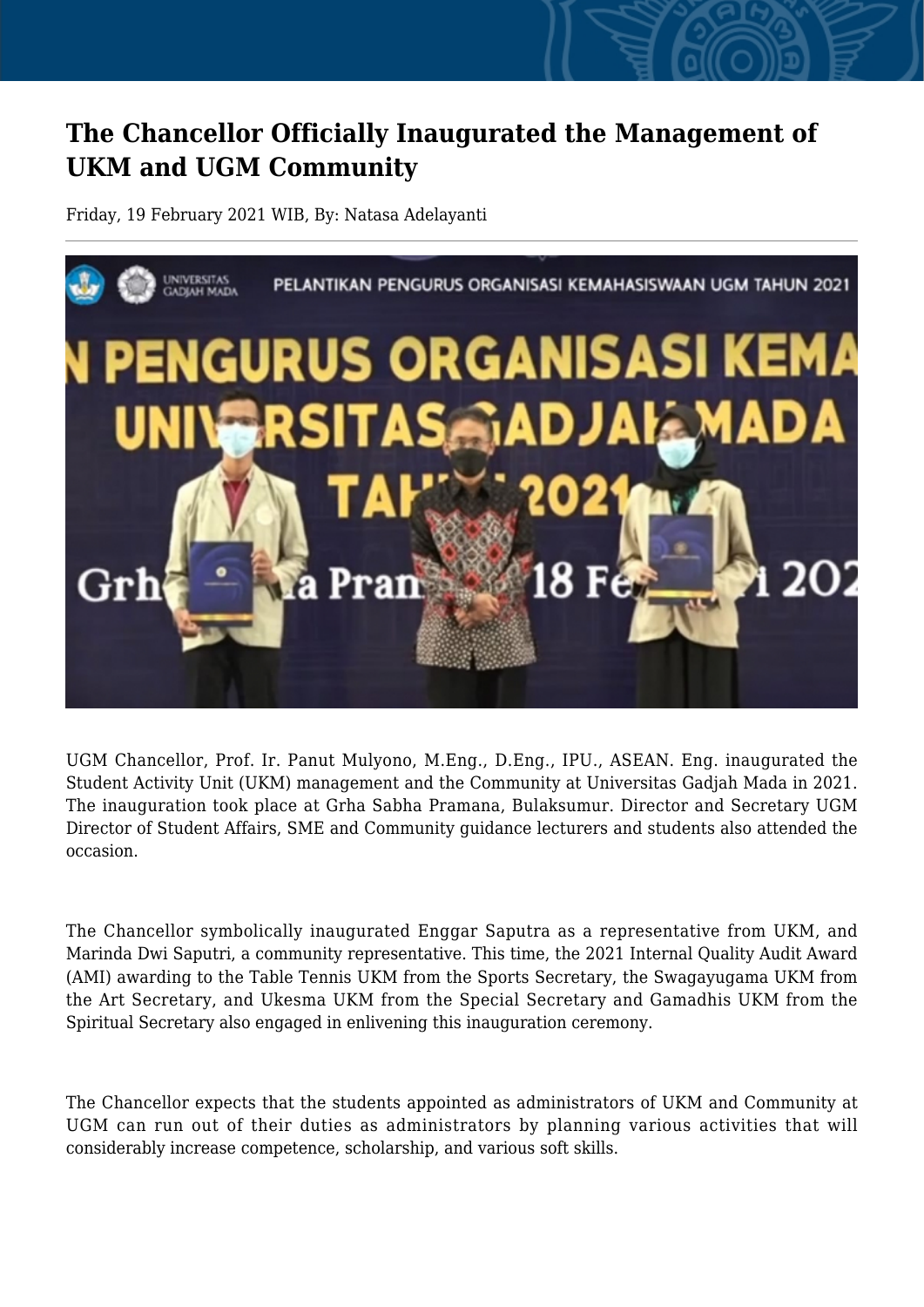"We hope that students remain to think critically, creatively, and innovatively in running out activities at UKM and the Community on campus. Because such student activities are beneficial, many current state leaders, ministers used to be activists in UKM and Community as well as other activities on campus," he said on Thursday (18/2).

The Chancellor also encouraged the administrators to get benefits in the form of skills. Those who are less active in both UKM and Community activities on campus might not get these benefits.

The hope is that students who have graduated and become UGM alumni will master science and technology and the arts and have the capital of the necessary competencies when they engage in society. UKM and Community at UGM are accommodations to develop themselves in the soft skills and expertise that cannot be obtained thoroughly from class.

"It's just that due to the Covid-19 pandemic, the activities of UKM and Community are less active. Even so, some of the activities are still running even though there are not equal quantities and quality as in normal times," he said.

However, the Chancellor is still grateful because, through the UGM Ditmawa, UGM has successively always been awarded the Best Campus in Student Management. It is proven that at Pimnas 2020, UGM was considered an excellent organizer of Pimnas, followed by its students' achievements.

"Hence, I hope to continue to think critically, innovatively, and creatively in activities and run out activities that support the improvement of competence and soft skills as a prerequisite to jump into the community after graduation," he added.

Author: Agung Nugroho Translator: Natasa A

## **Related News**

- [UGM Chancellor Officially Launches the Leadership Hall for Master of Management Study](http://ugm.ac.id/www.ugm.ac.id//en/news/20719-ugm-chancellor-officially-inaugurates-448-new-officials) [Program](http://ugm.ac.id/www.ugm.ac.id//en/news/20719-ugm-chancellor-officially-inaugurates-448-new-officials)
- [UGM Inaugurated 1,301 Graduates](http://ugm.ac.id/www.ugm.ac.id//en/news/5234-maximizing-organizational-performance-through-team-based-organizational-management)
- [UGM Chancellor Officially Inaugurates 448 New Officials](http://ugm.ac.id/www.ugm.ac.id//en/news/20646-ugm-chancellor-encourages-alumni-to-take-part-in-handling-covid-19)
- [Maximizing Organizational Performance through Team-Based Organizational Management](http://ugm.ac.id/www.ugm.ac.id//en/news/20569-ugm-chancellor-officially-launches-the-leadership-hall-for-master-of-management-study-program)